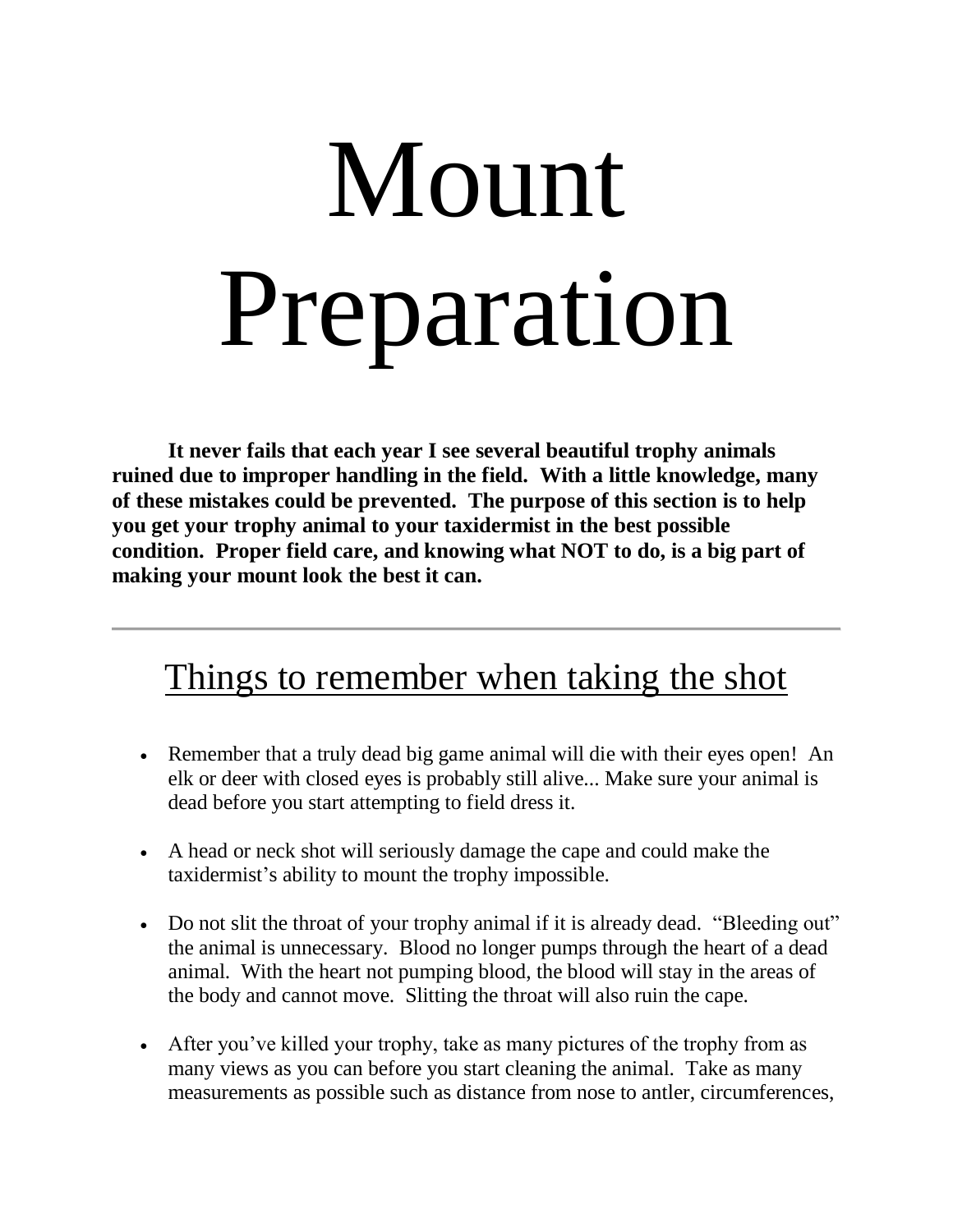everything. Place an item of known size in all pictures (or a use a small ruler if you have one). The pictures will help your taxidermist get the best likeness of your animal.

- If you shoot a bird that you will want to get mounted, don't ring the neck. Ringing the neck will ruin the feathers around the neck and make for a horrible mount. You can quickly dispatch a wounded bird by compressing the chest cavity which will quickly suffocate the bird.
- Do not drag your big game animal with ropes tied to it if you want to preserve the cape. Ropes will easily destroy the fragile hairs and dragging it will pull hair out.
- If you must drag the animal, use a tarp or an old blanket. Put the animal on top of it and drag it by the tarp paying attention to whether or not the tarp is wearing through.

# FISH - SKIN MOUNTS

- 1. Carefully examine the fish for damage and determine the best or "show" side.
- 2. Take a good color photo. Avoid bright sun and flash photos (too much glare).
- 3. Keep the fish alive or get it cold. If putting the fish in a cooler, keep the "show" side up **AND PUT NOTHING ON TOP OF THE FISH**. This is very important to keep the fish from getting blotchy. No ice, no cans, no other fish - NOTHING on top of the fish!
- 4. If you cannot bring the fish in to the taxidermist right away, then you must freeze the fish.
- 5. Wrap the fish in clean, wet rags or paper towels, then place in a plastic bag (garbage bags work.) Take care to keep the fish as flat as possible, and place it in a freezer.

NEVER, EVER.......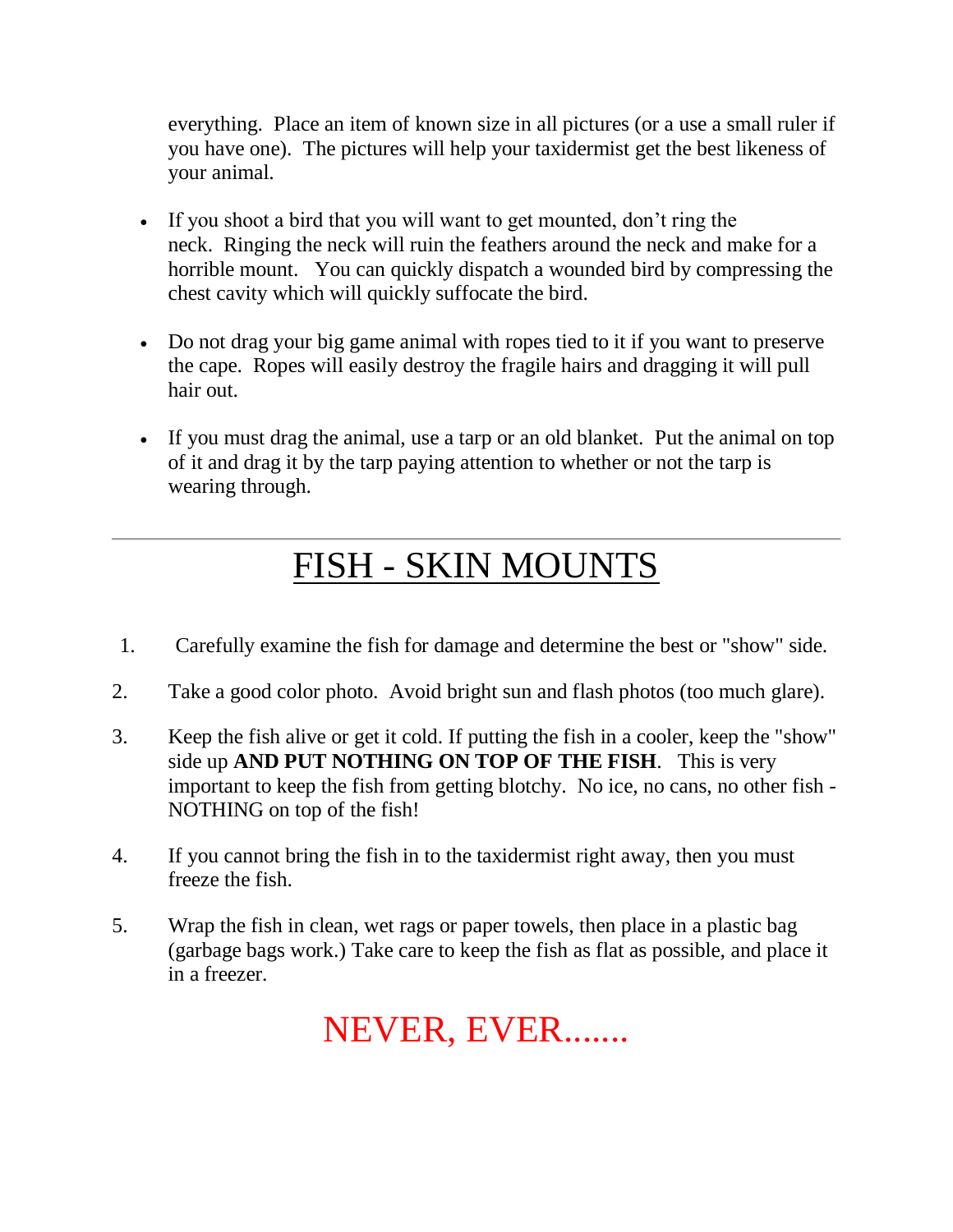- 1. Gut the fish. While this damage can usually be repaired, it will cost extra
- 2. Wrap the fish in newspaper. News print can be absorbed by the fish skin and may be hard to cover. Newspaper also dries out the skin leaving the fins very fragile.

#### **If you are in a back country situation where freezing may not be possible, or a fisherman who practices catch & release, you may want to have a reproduction of your fish done, instead of a skin mount.**

## FISH – REPRODUCTIONS

- 1. Measure the length from the nose to tip of the tail. Be sure to fan or spread the tail when measuring.
- 2. Measure the girth (circumference) of the fish around the belly. (Roughly 2" behind the front fin.)
- 3. Weigh the fish, if possible.
- 4. Note the sex of the fish (when possible) and whether or not it is spawning. This is most important for members of the trout  $\&$  salmon family to ensure the fish is painted to the proper color and has the appropriate shape.
- 5. Take several good quality color photos of the fish. Color photos are best, NO flash photos and avoid bright sunlight (too much glare).
- 6. Release the fish (or fillet it).

# BIRDS

 Birds are very easy to care for in the field. First, you must determine if the bird is good enough to mount. Many birds brought in each year, particularly waterfowl, are not fully feathered enough to make a good mount. Check for pin feathers by gently lifting backwards and looking for feathers that are not fully grown. The back of the neck, the top of the head, the rump and the side feathers are the areas where pin or blood feathers are the most common. Also look at the size of the bird compared to other birds of the same species. Older, more mature birds are generally larger. Check to see how badly hit your bird was. If it has large holes, wing feathers shot or broken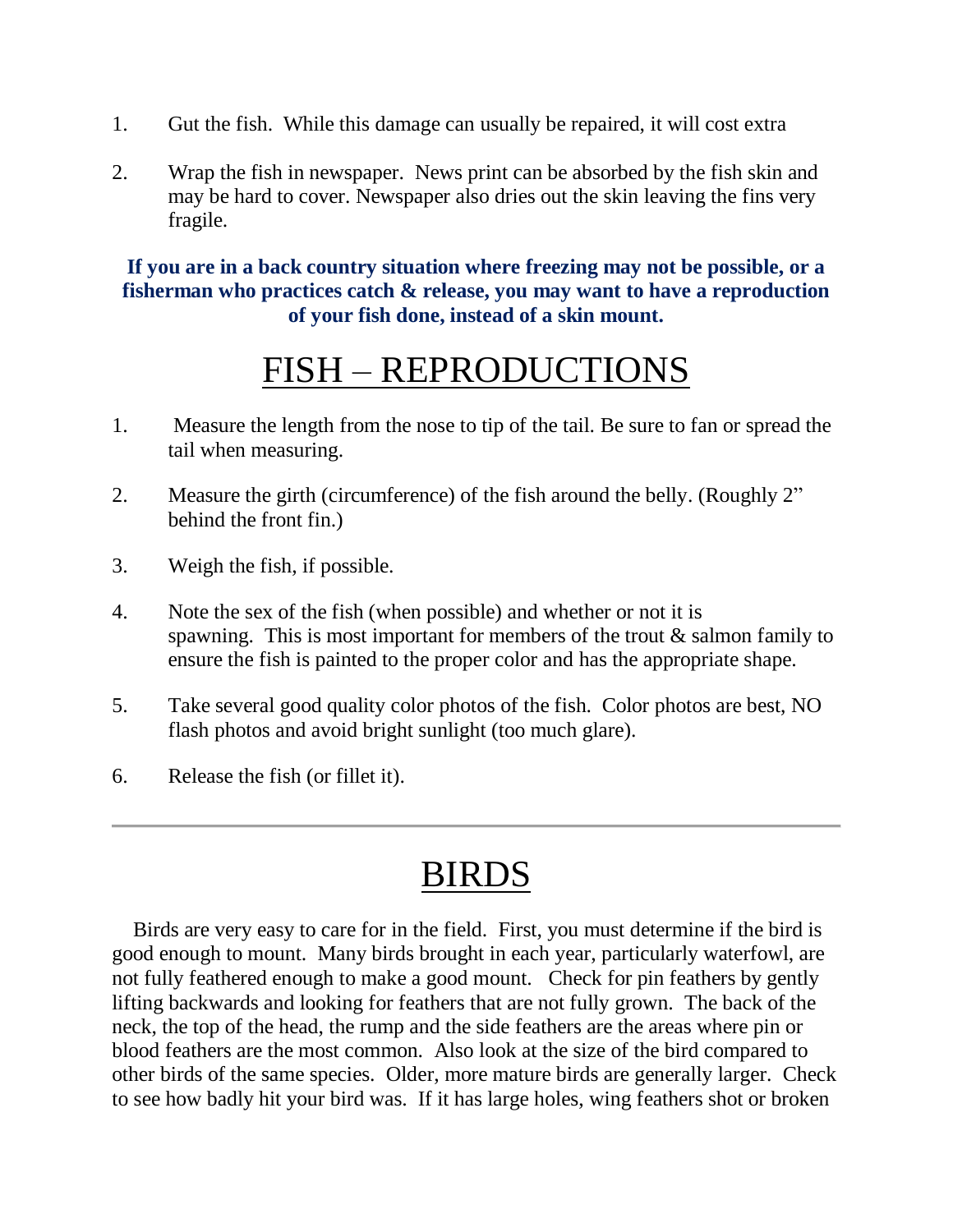off or more than just a few pellets in the head area, it is probably in too poor of a condition to mount. If you are in doubt, bring the bird in to your taxidermist so that he/she can check it for themselves.

Assuming that you have a well feathered bird that you did not shoot up,

- 1. Rinse or wipe as much blood off the feathers as you can.
- 2. Place a piece of toilet paper, or other absorbent material, in the birds mouth to help absorb fluids.
- 3. Tuck the head under or next to the wing and place the bird head first in a plastic bag.
- 4. Keep the bird as cool as you can and bring in as soon as possible OR place in a freezer.
- 5. Turkeys and other large birds may need to be field dressed in order to keep them from spoiling.
	- A) Make a short incision from the vent to the base of the rib cage.
	- B) Remove the entrails and rinse the cavity with water, then place ice inside the cavity.
	- C) Place in a cooler or take it to the taxidermist ASAP.

#### **TIPS:Handle the bird carefully and try and avoid anything that might stain or break the feathers.**

Birds may also be frozen and shipped via UPS if you live a distance away. Please call (814) 418-9937 before shipping for complete instructions on packing and the proper paper work to enclose.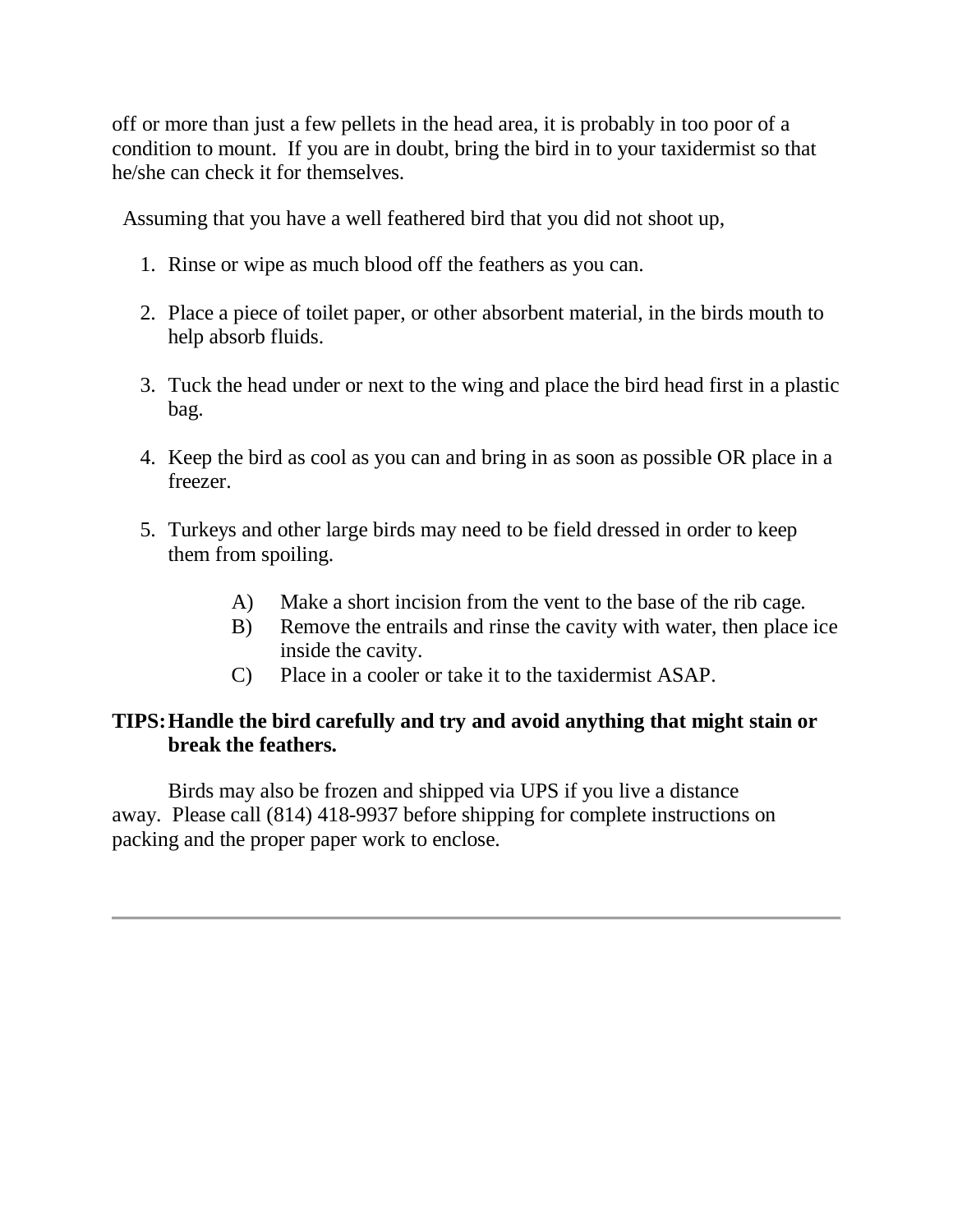## MAMMALS

There are several different ways you may choose to mount a mammal and each way requires slightly different handling in the field. You may choose to do a full body mount. This is most common for smaller mammals (like mink and squirrels) and medium mammals (like foxes & raccoons). Bear, deer and other big game animals can also be mounted as full body mounts, but because of the size, they require different field care than small & medium mammals.

 Bears more commonly are made into a rug, but bobcats, coyotes and foxes also make a beautiful rug. Field care is very similar for any animal you want to make into a rug. Half or 3/4 body mounts are also very popular for bear, but can be done for other animals as well.

 Gameheads or full shoulder mounts are the most popular way to display many trophy animals. Deer and other horned and antlered are most often mounted this way.

## BASIC RULES FOR FIELD CARE OF **ALL** MAMMALS

- 1. Whenever possible, bring it in fresh for the taxidermist to skin.
- 2. NEVER SLIT THE THROAT OF ANY ANIMAL!
- 3. When field dressing any animal, always make your cuts with the sharp edge of the knife **UP**.
- 4. When field dressing **ANY** animal that you want to have as a **FULL BODY MOUNT. DO NOT CUT OFF THE GENITALS AND VENT.**
- 5. If you must skin the animal yourself, make as few cuts as possible.
- 6. Do not drag the animal unless you place something under it to protect the hide.
- 7. NEVER hang or drag any animal by the neck! This damages the hide and stretches the neck.
- 8. Place tags carefully in the hide, doing as little damage as possible. If possible attach tags to antlers to prevent ear incisions.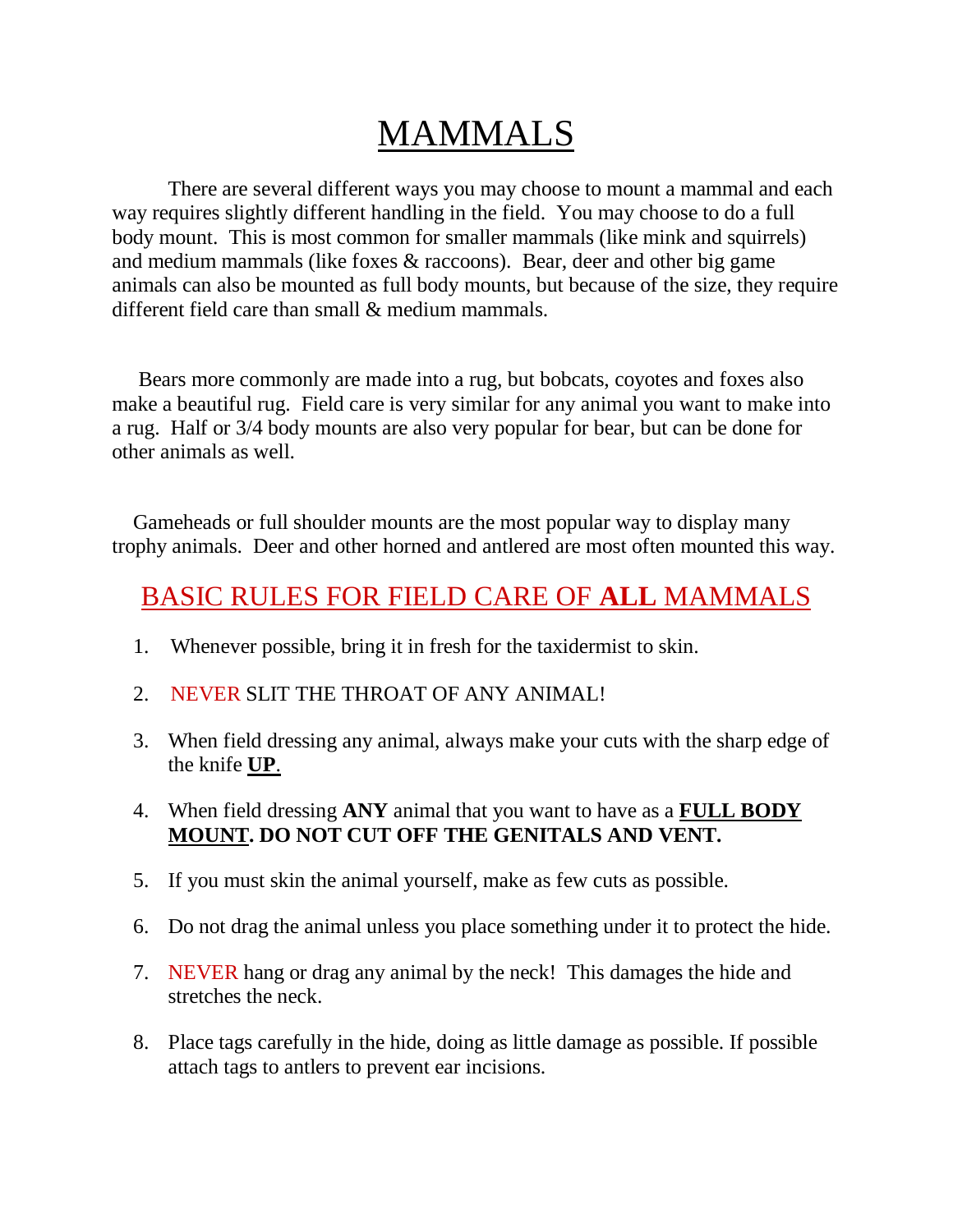- 9. Keep every animal as COLD as possible and bring to a taxidermist as soon as possible
- 10. DO NOT SALT any animal unless it's head and feet are completely skinned and fleshed.

[Freeze](http://www.simpsontaxidermy.com/TrophyCare.htm#FREEZING) or keep cold any hide that is not fully prepared.

## SMALL or MEDIUM MAMMALS

 No matter how you plan to mount your SMALL or MEDIUM mammal, up to the size of a coyote, the field care we recommend is the same.

1. Check for damage. Head damage is particularly difficult to repair along with very large holes.

If you feel the animal is mountable, then.....

- 2. Place in a plastic bag. Most small & med. mammals carry fleas, lice or ticks. If you have some bug killer, like RAID, spray the animal down before putting it in the bag.
- 3. Bring the animal in fresh or [place in your freezer.](http://www.simpsontaxidermy.com/TrophyCare.htm#FREEZING) DO NOT GUT or SKIN unless the weather is very warm and you have no access to ice. This is especially true if you want a full body mount. Many measurements are needed from the carcass.
- 4. If you must field dress the animal, then make a cut from the vent up the center of the belly to the ribs. Do not cut past the rib cage. Remove the entrails. Do not remove the genitalia or vent.
- 5. Fill the cavity with ice and bring in as soon as possible.

If you bring in your small mammal whole, a taxidermist can look it over and help you choose the best way to mount your mammal. Full body mounts and rugs are the most common choices, but there are some other interesting options as well.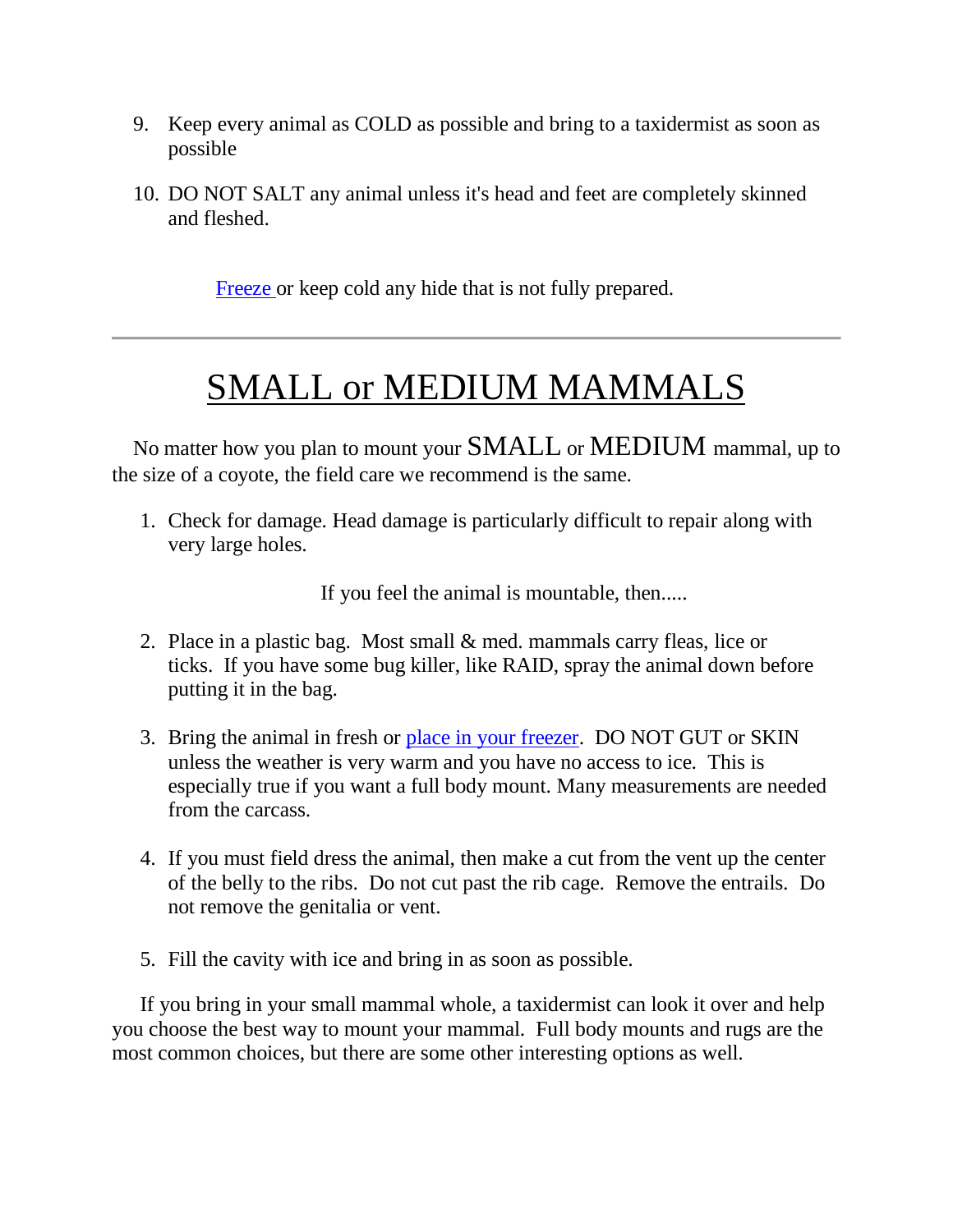Mammals can also be shipped via UPS if they are frozen first. Call (814) 418- 9937 before shipping to be sure of proper paperwork and packaging.

## LARGE MAMMALS

 Due to their size, most large game animals require field dressing and skinning to make them easier to transport and to prevent the meat from spoiling. Follow the **Basic** [Rules](http://www.simpsontaxidermy.com/TrophyCare.htm#BASIC) above when field dressing.

Before skinning the animal, determine what type of mount you want to have done - rug, full or 1/2 body mount or shoulder mount.

**TIP:** Take your time, keep your knife sharp and use a tape measurer.

## RUGS

 Skinning an animal for a rug is the simplest method of all. Take a look at the diagram.

- 1. Make the usual cut down the center of the belly to the vent and field dress the animal.
- 2. When you are ready to remove the skin, lay the animal on its back. Continue the cut you made when field dressing up the center of the chest, stopping at the base of the skull. (Adam's apple)
- 3. Starting from behind the front pad, make a cut down the inside of the front leg across the chest down the opposite leg to the base of other front pad. *See fig. 1*
- 4. Make a similar cut from just *inside* the heel of the rear pad, across the inside of the rear leg, across the belly. Continue up the inside of the other, ending at the heel of the other foot.

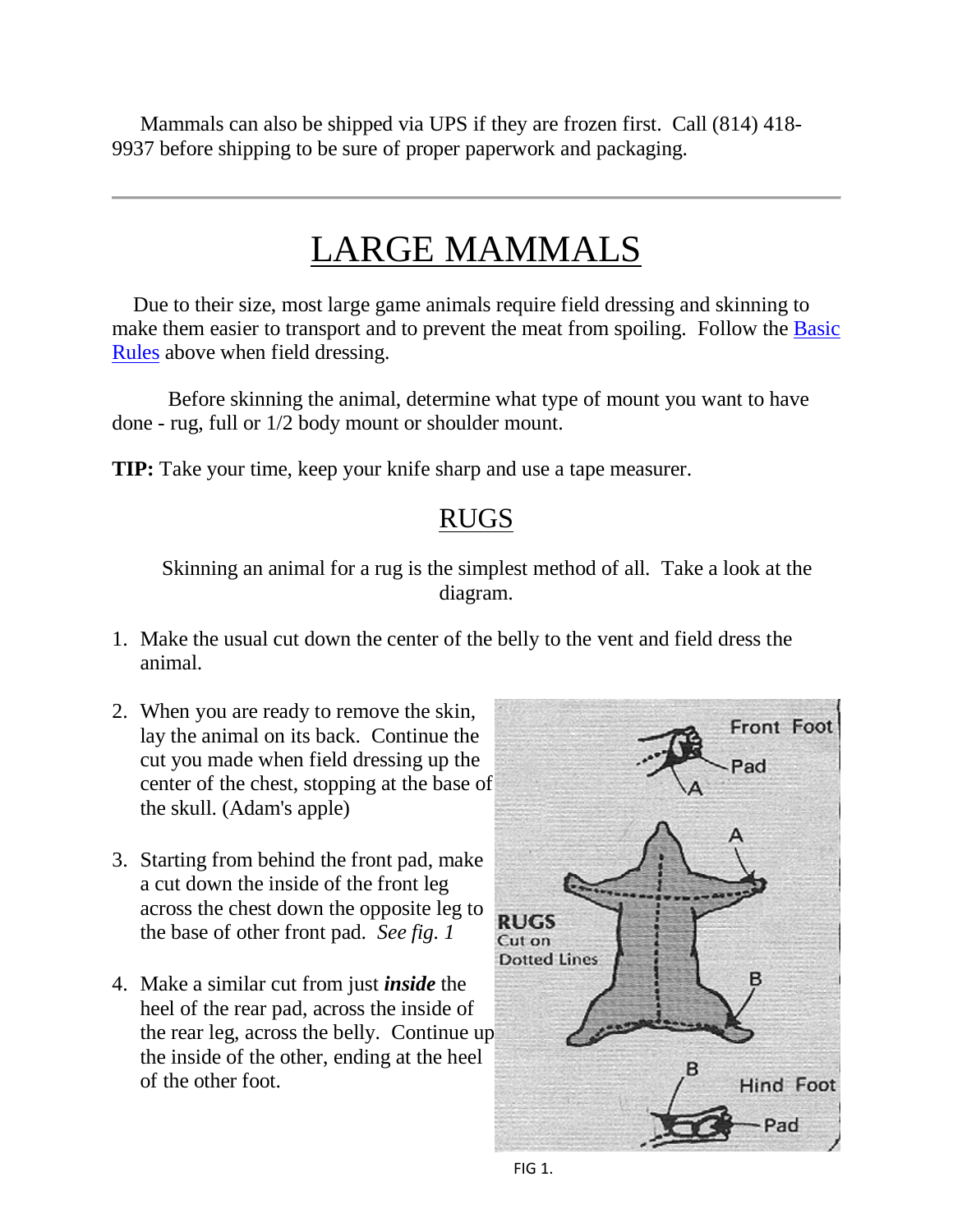- 5. Begin skinning, taking care not to cut any holes. Lift and pull the hide away from the meat as you skin.
- 6. Cut thru the wrist and ankle joints by cutting the tendons. Leave the feet attached to the hide.
- 7. If it is possible to hang the animal by the rear hocks, this will make skinning the rest of the animal easier. If not, roll the animal on its side as you skin. Then lay and roll it onto the other side to complete the job.
- 8. When you reach the skull, carefully cut thru the meat until you reach the backbone and separate the skull from the neck. Or use a bone saw and cut thru the spine.
- 9. We do not recommend that you skin out the feet or the head. **DO NOT SALT THE HIDE.** Salt only works if the head and feet are skinned and all the fat is removed from the hide.
- 10.If you have a freezer or access to one, fold the hide up, place in a heavy plastic bag, and freeze.

Click [here](http://www.simpsontaxidermy.com/TrophyCare.htm#FREEZING) for freezing instructions

11.If you have no freezer and the daytime temperature is above 50 degrees, keep the hide as cool as possible and take it ASAP to a taxidermist for processing.

## GAMEHEADS

Full shoulder mounts, are the most popular way for most people to display their trophy animal.

For local customers, once the animal is field dressed and properly registered, I encourage you to bring in the WHOLE animal fresh. I will gladly remove the cape at no extra charge. I do this for a couple reasons. First, when you see where to make the cuts and measure the neck, you will do a better job if you ever have to cape another animal yourself. Second, by caping the animal ourselves we know the cape is not going to be cut short and have extra holes that are often cut in the hide by inexperienced skinning. Third, I can get **several** fresh & accurate neck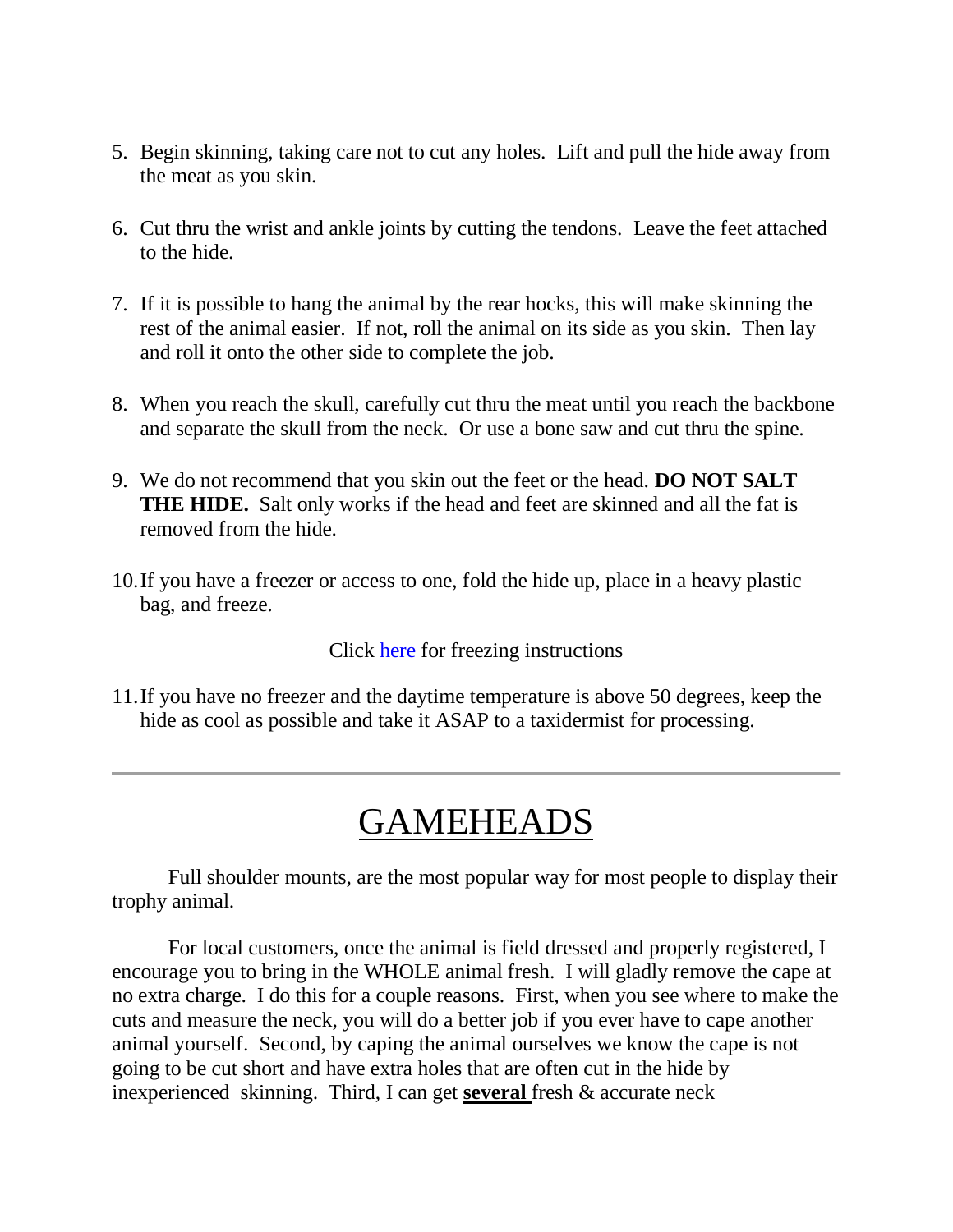measurements which helps me get the proper size form for your animal. And since I take a limited number of gameheads each year, if you wait to bring in your deer, I may be booked up already.

 However, the following diagram and instructions should help you if you are in a situation where you have to skin the animal yourself. If the animal is too large to hang by the hind legs (elk, moose), then make the cuts on one side of the body and skin it as far as you can. Then lay the hide back over the meat, and roll the animal over. Make the remaining cuts and finishing skinning to the back of the skull.

- 1. Make a cut around the body BEHIND the front legs.
- 2. Make a cut up the back of the neck from the base of the skull to the first cut behind the shoulder
- 3. Make a cut up the back of the front leg to the point where the leg meets the body. Then bring the cut over to meet the first cut. **DO NOT CUT INSIDE THE FRONT LEG**.
- 4. Cut around the front legs, just above the knee.
- 5. Lift and pull the hide toward the head as you begin skinning. Be careful in the "armpit" area not to cut any holes.
- 6. Continue skinning until you are at the back of the skull, then stop.
- 7. Using a cloth tape measure, (or a boot lace if you forgot the tape measurer.) Measure around the neck just behind the ears and under the jaw. Measure on the meat, not on the hide.



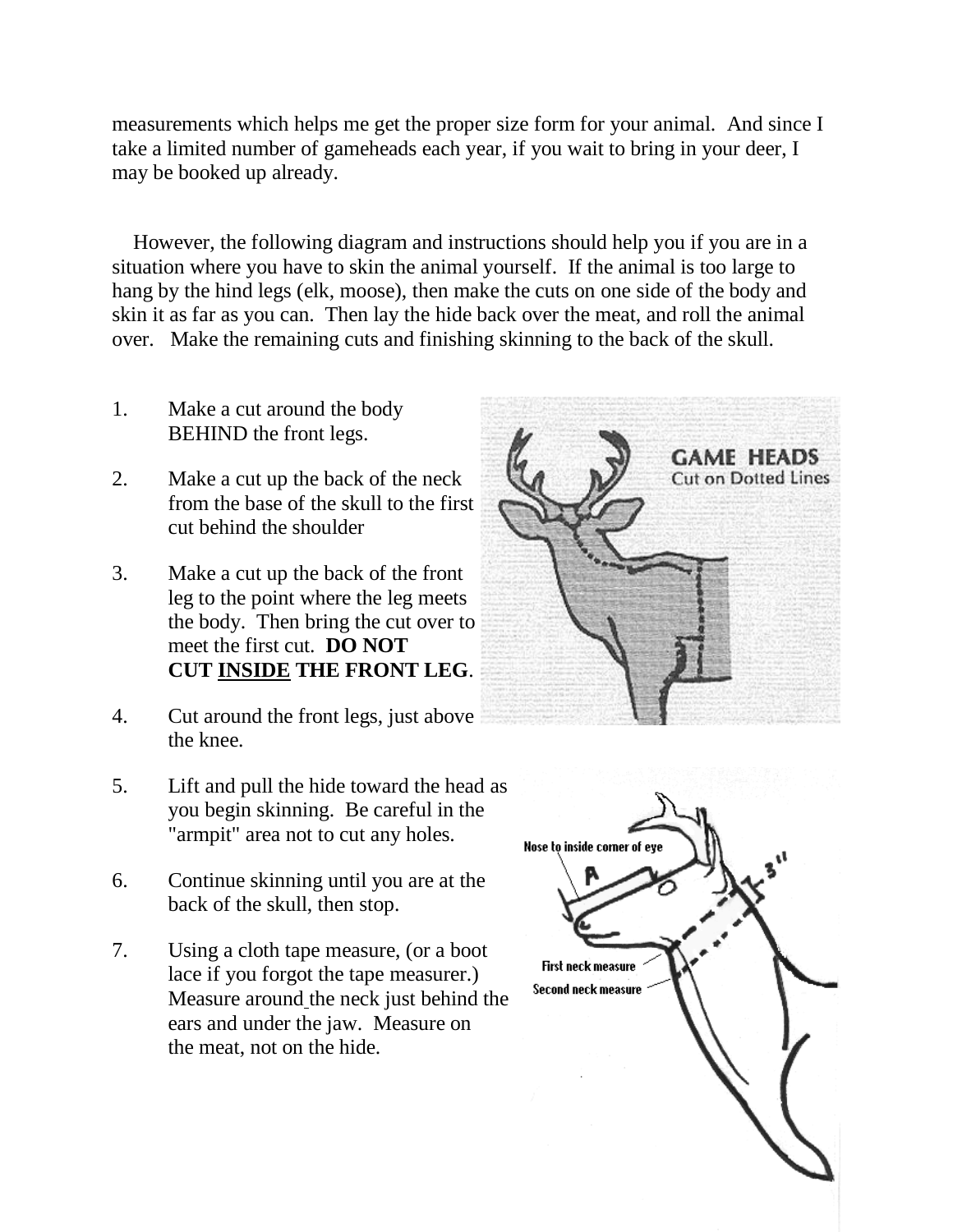- 8. Make a second measurement 3" down the neck, on the meat, parallel to the first measurement
- 9. Separate the skull from the neck, fold the hide flesh side to flesh side and place in a plastic bag to keep from drying out. **DO NOT SALT THE SKIN !! Salt should be used only after the cape is fully processed or it will prevent the hide from freezing properly and create excess fluid which can cause the hide to spoil faster.**

10. If you are still unsure about where to measure, leave at least 6" of neck attached to the skull and bring it in. The head and cape may be frozen now and brought in later. Keep in a cool, dark place like an unheated garage or a spare refrigerator. You must bring the head into a taxidermist immediately if the temperature is above 40 degrees and within 2 days. If the temperature is above 45 degrees you need to freeze it or the hair will begin to "slip" if it is not frozen or processed soon after skinning.

Follow the [instructions for freezing mammals.](http://www.simpsontaxidermy.com/TrophyCare.htm#FREEZING)

*The following instructions are to be followed only if you are in a back country situation or a drop camp, where the weather is warm and you do not have access to refrigeration.*

11. Measure from the nose to the inside corner of the eye only if you must remove the entire cape from the skull. To do this, make a cut from the base of the skull to the base of each antler or horn. Carefully cut and pry the skin from around the antler, then cut thru the ear cartilage as close to the skull as you can. Continue skinning forward until you reach the back of the eye. Put your hand under the cape  $\&$  stick your finger in the eye socket. Then lift the skin  $&$  eyelid away from the skull as you carefully cut thru on the flesh side. **DO NOT CUT OFF THE EYELIDS**! At the front of the eye, many animals have a deep gland. When you reach the front of the eye, cut towards the bone and continue pulling on the cape. The next area is the rear corner of the mouth. Cut through here and separate the skin from the bone where it meets the teeth. When you reach the nose cartilage, cut straight down. Cut along the bone until the hide is completely off the skull. Now freeze the skin or ice it down, unless you are very experienced in processing capes. **DO NOT SALT !!!** Salt will only work if the nose cartilage is split, the lip skin is split, the ears are turned and the entire hide is carefully fleshed.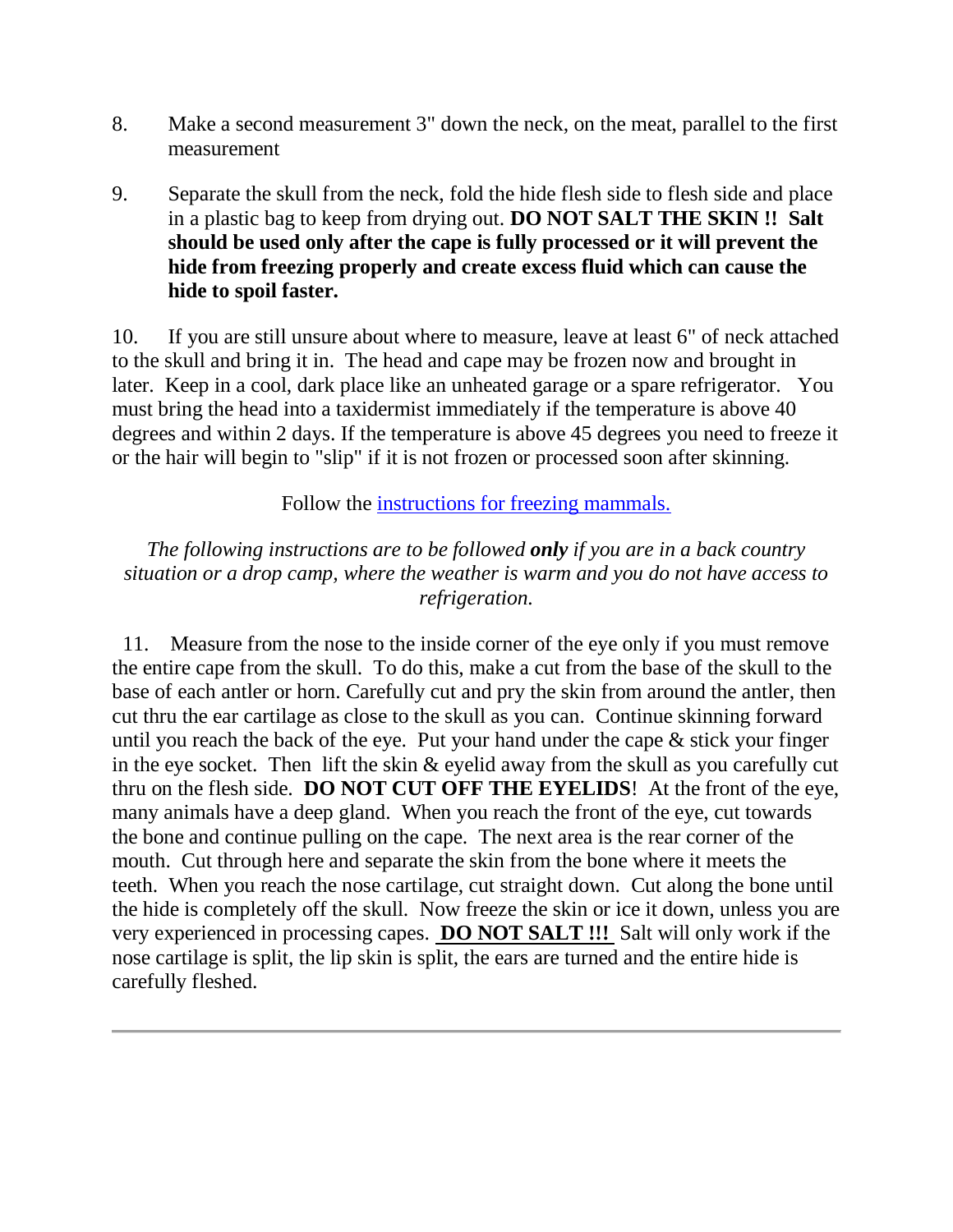# FULL BODY MOUNTS - LARGE **MAMMALS**



 If you want a full body mount on mammals such as deer, sheep, goats and bear you need to take extra care and attention in the field.

First, field dress the animal in the usual manner, EXCEPT - keep the cut as short as possible and do not remove the genitals or the vent opening. Make your initial cut to the side of the genitals and next to the vent. To prevent fluid from getting on the meat tie them off **under** the skin.

If you are familiar with a dorsal or back incision, this is the way we prefer to mount lifesize mammals. You may find it awkward and difficult to do in the field if you are not accustomed to skinning an animal this way. Below are drawings of the three most common ways of skinning an animal for a lifesize mount.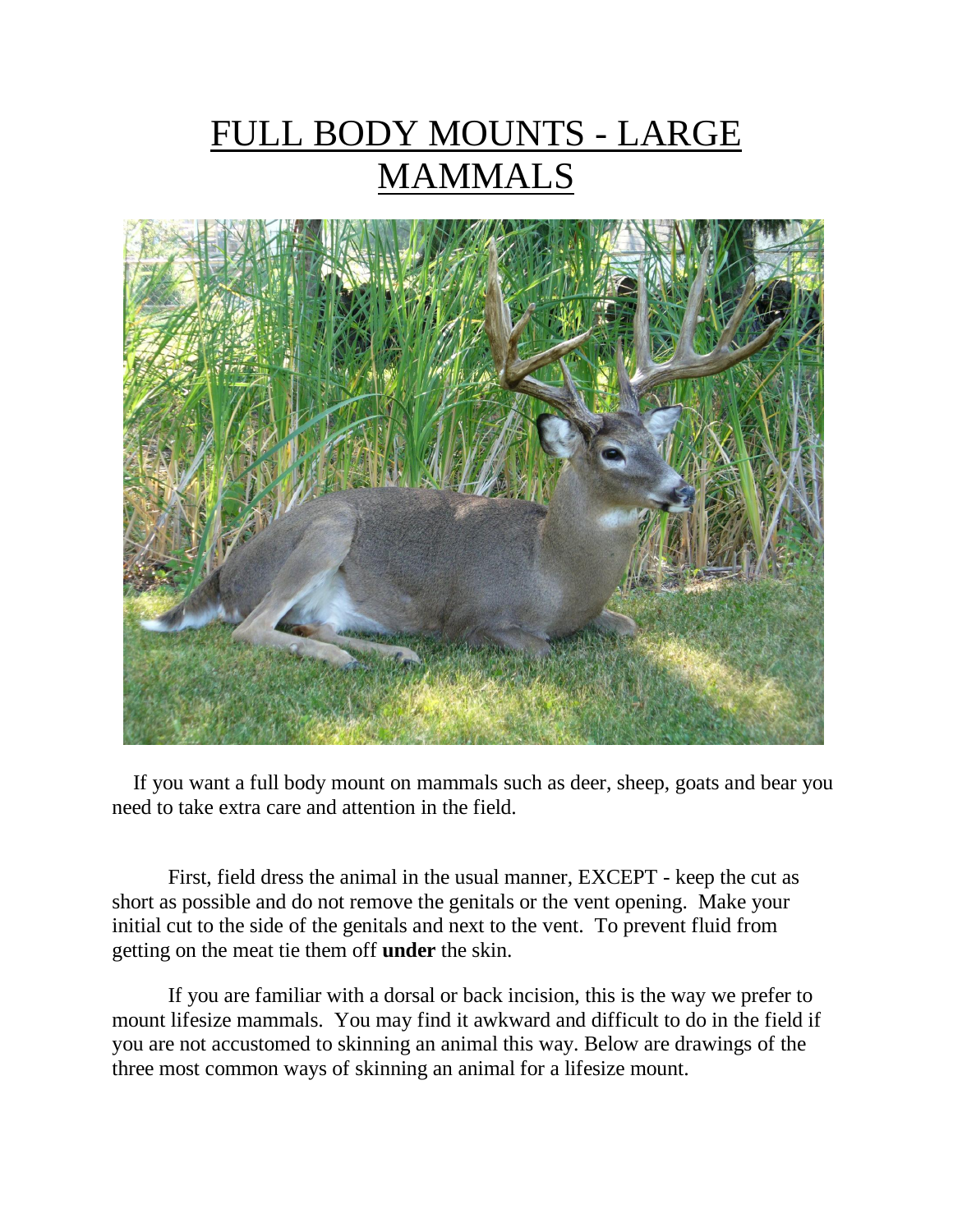#1 is a modified version of the rug skinning method

#2 is the "short cut" method using shorter incisions on the legs. This method is preferred over splitting the legs completely.

#3 is the dorsal or back incision. This method is the easiest to sew up and is the least likely to show any stitches

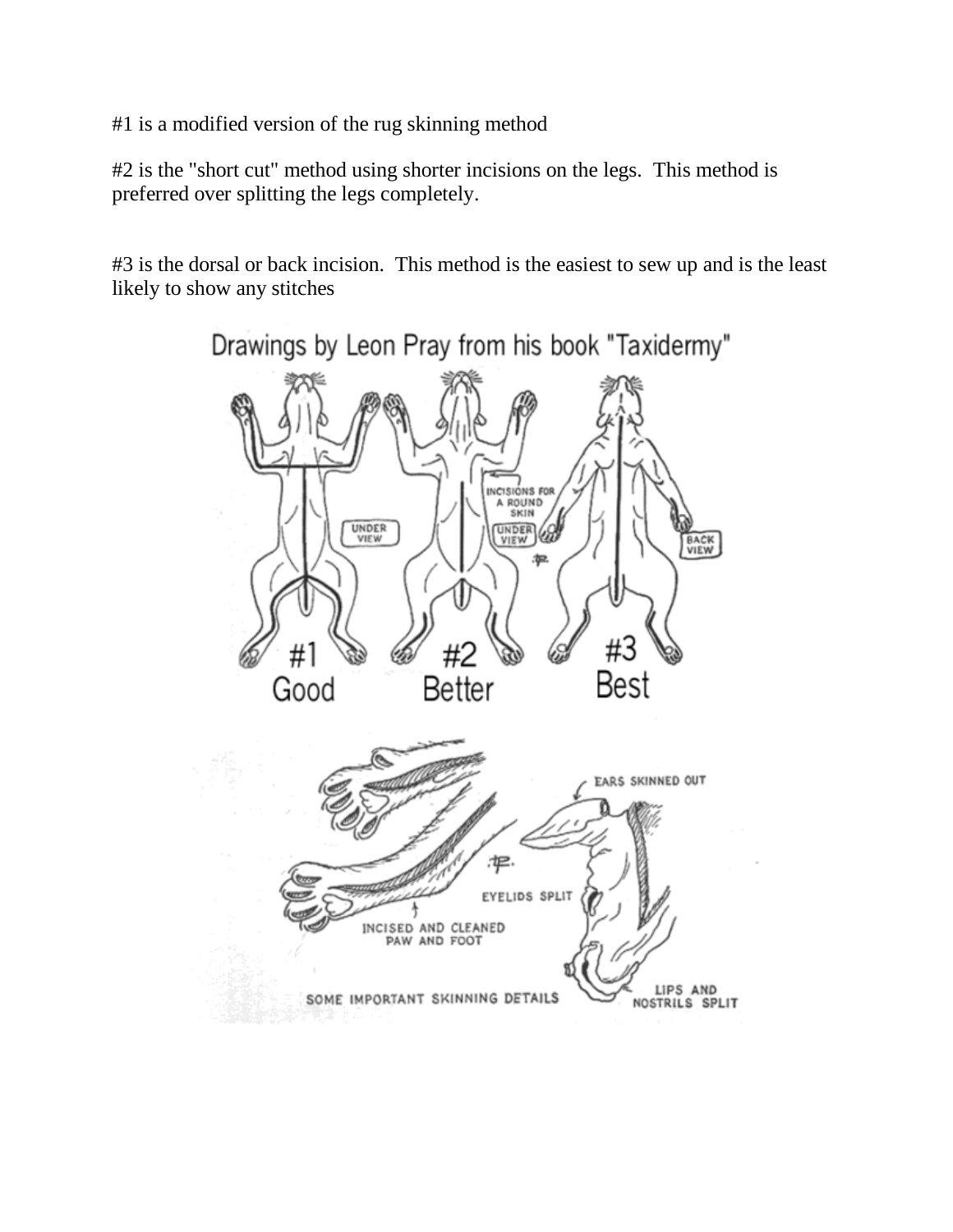If your trophy is an antlered animal, you will also need to make a short "Y" incision from each antler and slightly down the back of the neck. See Gameheads for more information.

Follow all other instructions when skinning. You will also need to take the following measurements



Measurements A & C are taken BEFORE skinning. Measurements B & D are taken over the **meat** after skinning.

*After skinning, the hide should kept on ice until processed by a professional taxidermist or frozen until you can get it to the taxidermist of your choice. Follow these instructions for freezing*

## FREEZING MAMMALS

The most common problem with freezing mammals is the drying out of the ears, feet and face. This can make it more difficult to properly skin and prepare your mammal for mounting. For all mammals, wipe or rinse as much blood off the hide as possible, then do the following: